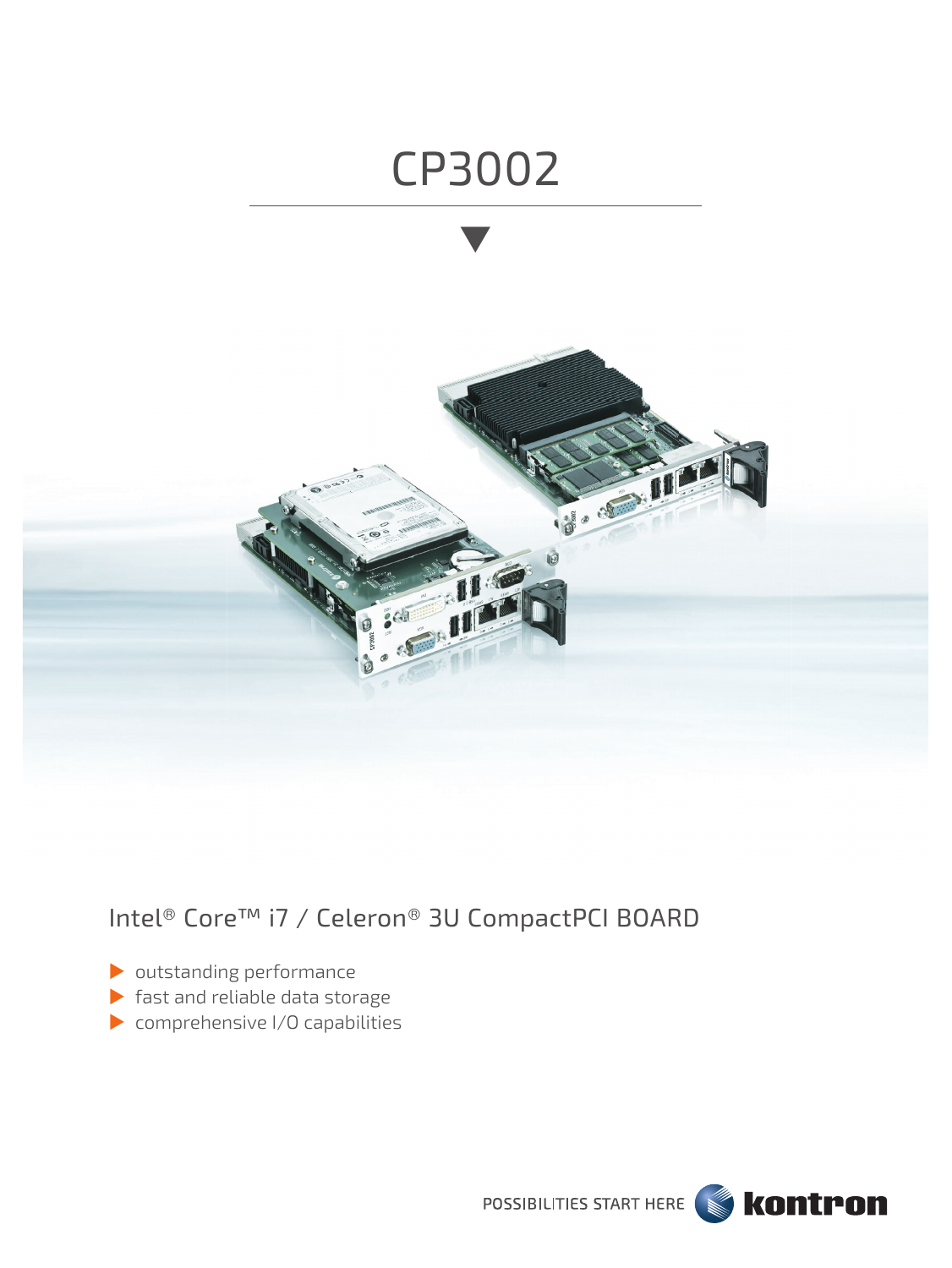# CP3002 Intel® Core™ i7 / Celeron® 3U CompactPCI CPU BOARD

Intel®'s Core™ microarchitecture sets new standards for energyefficient performance and scalability by use of new technologies such as Intel® Turbo Boost technology and Intel® Smart Cache.

The CP3002 is a highly integrated 3U CompactPCI CPU board based on the Intel® Core™ i7 and Celeron® processor platform combined with the Mobile Intel® QM57 Express Platform Controller Hub. The CP3002 supports the Intel® Core™ i7-610E and Core™ i7- 620LE processors with frequencies up to 2.53 GHz for highperformance needs, as well as the ULV processors Core™ i7-660UE and Celeron® U3405 for temperature- and TDP-critical applications. The integrated next generation graphics core offers superior 3D and video performance resulting in a up to doubled graphics performance compared to previous platform designs. Memory demanding applications can make use of up to 8 GB DDR3 SDRAM with Error Checking and Correction (ECC). For onboard data storage the CP3002 offers up to 32 GB on a dedicated SATA Flash module or a HDD/SSD and CFast option on the 8HP extension module.

On the system side, the CP3002 supports a PCI 32-bit, 33MHz CompactPCI interface enabling the passive mode feature. When installed in a system master slot, the CompactPCI interface is enabled, whereas the CompactPCI interface will be isolated when installed in a peripheral slot.

### Unique Versatility

A variety of communication interfaces like two Gigabit Ethernet ports, six USB 2.0 ports, six SATA interfaces and two serial ports either available at the front as onboard header or via Rear IO allow the CP3002 to be easily adapted to the individual application requirements.

### Highest Data Security

The optional Trusted Platform Module (TPM)

provides hardware-based encryption mechanisms to create, seal or store keys, passwords and other important data.

### Long-Term Availability

Investing in a new project is always a challenge and risky. Extending the lifetime of an application to the possible maximum is therefore a critical issue to save the development investments.

Delivering a stable product based on Intel®'s embedded product line, the CP3002 ensures long-term availability. This eliminates the risk of unplanned design changes and unexpected expensive application modification.

While minimizing deployment risks by providing a broad range of software support, the CP3002 eases the process of product integration and maximizes your competitive advantage to meet your time-to-market window.

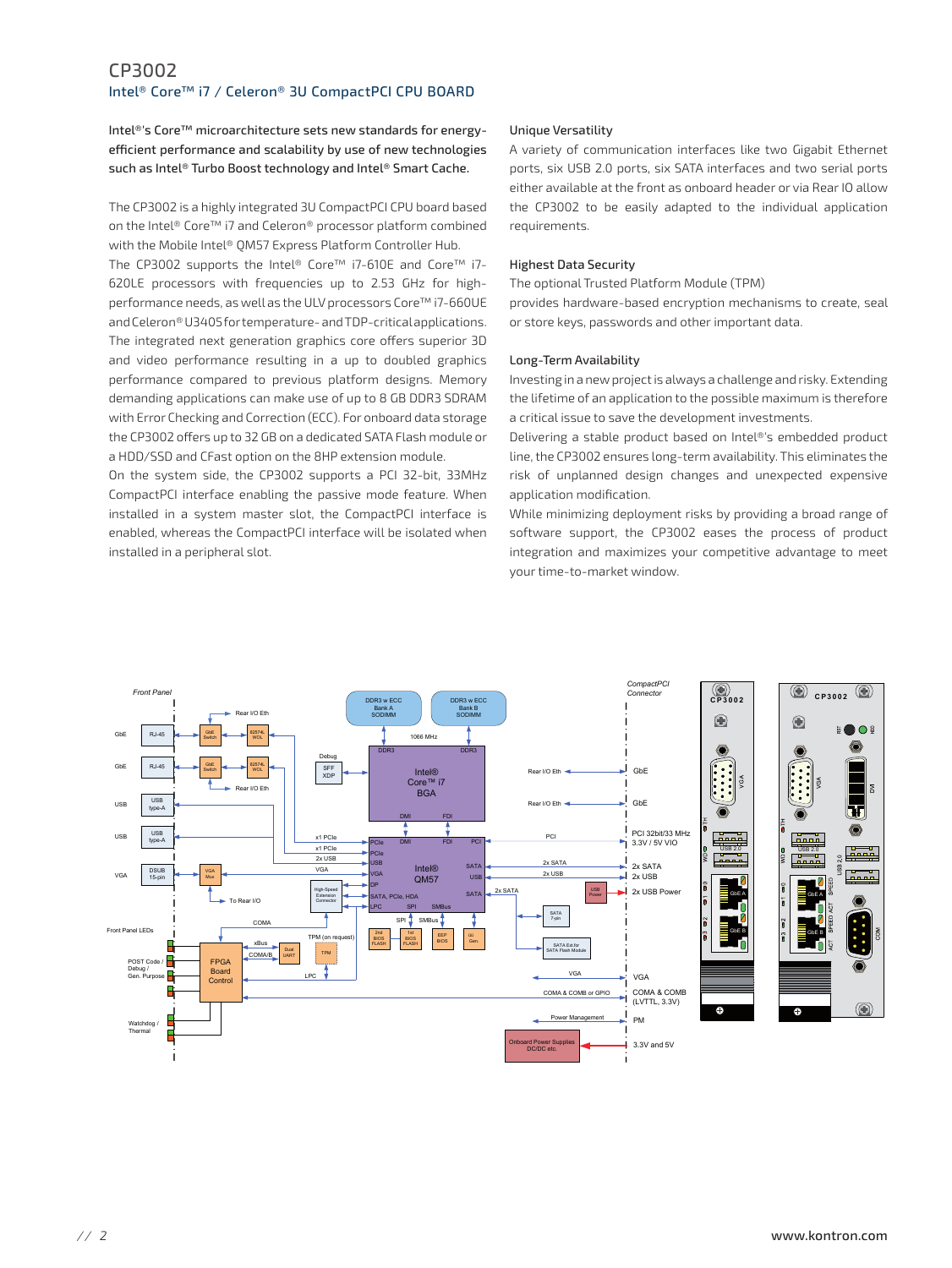# **TECHNICAL INFORMATION**

| <b>PROCESSOR</b>                                   |                                                                                                                                                             | Intel® Core™ i7 and Celeron® processors (32nm technology):<br>- Core i7-620LE: 2.0 GHz, LV, 4MB L3 cache<br>(shared instruction/data cache between both cores)<br>- Core i7-610E: 2.53 GHz, SV, 4MB L3 cache<br>(shared instruction/data cache between both cores)<br>- Core i7-660UE: 1.33 GHz, ULV, 4MB L3 cache<br>(shared instruction/data cache between both cores)<br>- Celeron® U3405: 1.07 GHz, ULV, 2MB L3 cache<br>(shared instruction/data cache between both cores)<br>Please contact Kontron for further information concerning the suitability<br>of other Intel processors for use w. the CP3002                                                                                                                                                                                                                                                                                                                                                                       |
|----------------------------------------------------|-------------------------------------------------------------------------------------------------------------------------------------------------------------|---------------------------------------------------------------------------------------------------------------------------------------------------------------------------------------------------------------------------------------------------------------------------------------------------------------------------------------------------------------------------------------------------------------------------------------------------------------------------------------------------------------------------------------------------------------------------------------------------------------------------------------------------------------------------------------------------------------------------------------------------------------------------------------------------------------------------------------------------------------------------------------------------------------------------------------------------------------------------------------|
| <b>MEMORY</b>                                      | <b>SYSTEM MEMORY</b><br><b>FLASH (UEFI)</b><br><b>EEPROM</b><br><b>SATA NAND FLASH</b><br><b>HDD</b><br><b>CFAST</b>                                        | Up to 8 GB dual channel DDR3 SDRAM running at 1066 MHz, with ECC,<br>via two SODIMM sockets<br>2x redundant 8 MB SPI Flashes, with fail-over functionality<br>Serial EEPROM (24LC64) 64 Kbit for storing uEFI BIOS settings and<br>serial number<br>Up to 32 GB SLC NAND Flash on a dedicated SATA NAND Flash module<br>The SATA NAND Flash option is only available on a 4HP CP3002<br>Onboard 2.5" SATA HDD installation via 8HP mezzanine<br>Onboard CFast installation via 8HP mezzanine                                                                                                                                                                                                                                                                                                                                                                                                                                                                                          |
| <b>ONBOARD CONTROLLER</b>                          | PLATFORM CONTROLLER HUB<br><b>VGA</b><br><b>GIGABIT ETHERNET</b><br><b>UART</b><br><b>WATCHDOG</b><br><b>RTC</b><br><b>TRUSTED PLATFORM MODULE</b><br>(TPM) | Mobile Intel® QM57 Express Chipset:<br>- SATA host controller with six ports with RAID 0/1/5/10 support<br>- USB 2.0 host interface with up to 14 ports (six ports are used on the CP3002)<br>- Two PCI Express x4 or eight PCI Express x1 2.0 ports<br>(only two PCI Express x1 are used)<br>High performance 3D graphics controller integrated in the processor:<br>- Support for two independent displays<br>- Supports digital display resolutions up to 2560 x 1600 pixels @ 60Hz<br>- Supports analog display resolutions up to 2048 x 1536 pixels @ 75Hz<br>- Dynamic Video Memory Technology (DVMT), up to 352 MB<br>2x GbE, front or rear (switchable), Intel 82574L Ethernet controller,<br>WOL (Wake-On-LAN) support<br>XR16L2750IM-F, dual UART, 16C550-compatible<br>FPGA-based, timeout ranging from 125ms to 4096s programmable in<br>16 steps, IRO, Reset, dual-stage<br>Integrated in QM57 with 256 Byte CMOS RAM<br>Infineon SLB9635TT TPM 1.2 controller, optional |
| <b>FRONT INTERFACES 4HP</b>                        | <b>VGA</b><br><b>USB</b><br><b>ETHERNET</b><br>LED'S                                                                                                        | 1x VGA-CRT 15-pin D-Sub connector<br>2x USB 2.0 ports, 4-pin standard USB connectors<br>2x RJ45 with integrated LEDs (ACT, SPEED)<br>6x LED's: 4x POST Code or General Purpose, WD, TH                                                                                                                                                                                                                                                                                                                                                                                                                                                                                                                                                                                                                                                                                                                                                                                                |
| <b>FRONT INTERFACES 8HP</b><br>(ADDITIONAL TO 4HP) | <b>DVI</b><br><b>USB</b><br><b>COM</b><br><b>CONTROL</b>                                                                                                    | 1x 29-pin DVI-D connector<br>2x USB 2.0 ports, 4-pin standard USB connectors<br>1x 9-pin D-Sub connector, RS-232 signalling<br>Reset button and HDD LED                                                                                                                                                                                                                                                                                                                                                                                                                                                                                                                                                                                                                                                                                                                                                                                                                               |
| <b>ONBOARD INTERFACES</b>                          | <b>SERIAL ATA</b><br>HIGH-SPEED I/O CONNECTOR<br>I/O EXTENSION CONNECTOR                                                                                    | 1x onboard standard SATA connector<br>The high-speed I/O connector to the extension module holds the following<br>signals:<br>- PCI Express<br>- Two SATA II<br>- Two USB 2.0<br>- One DisplayPort<br>- One COM port RS-232<br>- HDA<br>- LPC<br>18-pin I/O extension connector holding 1x SATA port for the SATA NAND<br>Flash module                                                                                                                                                                                                                                                                                                                                                                                                                                                                                                                                                                                                                                                |
| REAR I/O VIA J2                                    |                                                                                                                                                             | The CP3002 supports:<br>- Two SATA II ports<br>- Two Gigabit Ethernet ports without LED signals<br>- Two USB 2.0 ports<br>- One VGA analog port<br>- Two COM ports (LVTTL signal level)<br>- Five GPIs and Three GPOs (LVTTL signal level)<br>- Power management signals                                                                                                                                                                                                                                                                                                                                                                                                                                                                                                                                                                                                                                                                                                              |
| <b>COMPACTPCI BUS INTERFACE</b>                    |                                                                                                                                                             | - PICMG 2.0 Rev. 3.0 compatible, 32-bit/33MHz, version with rear I/O via J2<br>- Universal 5V and 3.3V PCI signalling voltage supported,<br>7 Reg/Gnt & clock lines<br>- Operating in system slot as system master and in peripheral slot<br>in PCI passive mode                                                                                                                                                                                                                                                                                                                                                                                                                                                                                                                                                                                                                                                                                                                      |
| <b>SUPERVISORY FUNCTIONS</b>                       |                                                                                                                                                             | Watchdog, software configurable, 125ms to 4096s in 16 steps,<br>generates IRQ or hardware reset, dual-stage configuration                                                                                                                                                                                                                                                                                                                                                                                                                                                                                                                                                                                                                                                                                                                                                                                                                                                             |
| <b>HOT SWAP</b>                                    |                                                                                                                                                             | Support for all signals to allow peripheral boards to be hot swapped.<br>The individual clocks for each slot and access the backplane ENUM# signal<br>comply with the PICMG 2.1 Hot Swap Specification                                                                                                                                                                                                                                                                                                                                                                                                                                                                                                                                                                                                                                                                                                                                                                                |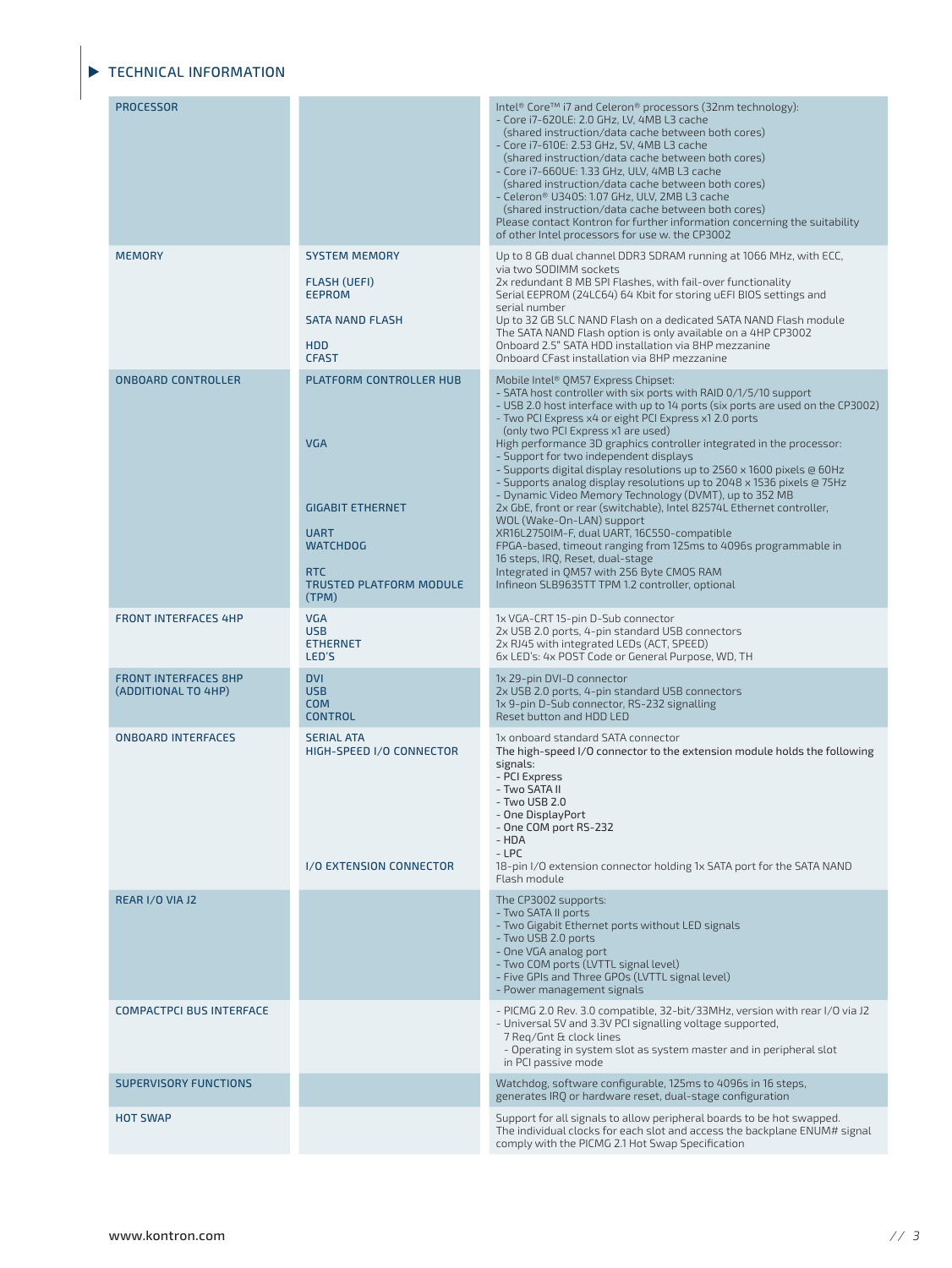# TECHNICAL INFORMATION

| <b>COMPLIANCY</b>        |                                                                            | - CompactPCI Core Specification PICMG 2.0 Rev. 3.0<br>- CompactPCI Hot Swap Specification PICMG 2.1 Rev. 2.0<br>Designed to meet or exceed:<br>- Safety: UL 60950-1, CSA 22.2 No 60950, EN 60950-1, IEC 60950-1<br>- EMI/EMC: EN 55022 / EN 55024, EN 61000-6-3 / EN 61000-6-2                                                                                                                                                                                                                                                                                          |
|--------------------------|----------------------------------------------------------------------------|-------------------------------------------------------------------------------------------------------------------------------------------------------------------------------------------------------------------------------------------------------------------------------------------------------------------------------------------------------------------------------------------------------------------------------------------------------------------------------------------------------------------------------------------------------------------------|
| <b>GENERAL</b>           | <b>DIMENSIONS</b><br><b>WEIGHT</b><br><b>MTBF</b>                          | 100 x 160mm, 3U, 4HP or 8HP<br>CP3002 4HP: 340 g<br>CP3002 8HP: 480 g<br>CP3002:<br>250,129 h acc. to MIL-HDBK-217 FN2, Ground Benign, controlled at 30°<br>CP3002-HDD:<br>1,901,991 h acc. to MIL-HDBK-217 FN2, Ground Benign, controlled at 30°                                                                                                                                                                                                                                                                                                                       |
| <b>SOFTWARE SUPPORT</b>  |                                                                            | - AMI uEFI, setup console redirection to serial port (VT100 mode) with CMOS<br>setup access, EFI Shell support, Board configuration via Shell, diskless,<br>keyboardless, videoless operation<br>- LAN boot support<br>- Board identification number accessible via EEPROM<br>- Support for Windows® XP, Windows® 7, Windows® Embedded Standard 7,<br>Windows® Server 2003, Windows® Server 2008, Linux®, Wind River Linux,<br>VxWorks <sup>®</sup> , QNX <sup>®</sup> (Other OSs may also be used with the CP3002.<br>Please contact Kontron for further information.) |
| <b>POWER CONSUMPTION</b> |                                                                            | Core i7-620LE 2.0 GHz and 4GB memory typ. 28W                                                                                                                                                                                                                                                                                                                                                                                                                                                                                                                           |
| <b>ENVIRONMENTAL</b>     | <b>OPERATING TEMP.</b><br><b>STORAGE TEMP.</b><br><b>CLIMATIC HUMIDITY</b> | 0°C to 60°C, standard, extended temp. -25°C to 70°C on project request<br>-40°C to +85°C (without additional components)<br>93% RH at 40°C, non-condensing (acc. to IEC 60068-2-7)                                                                                                                                                                                                                                                                                                                                                                                      |